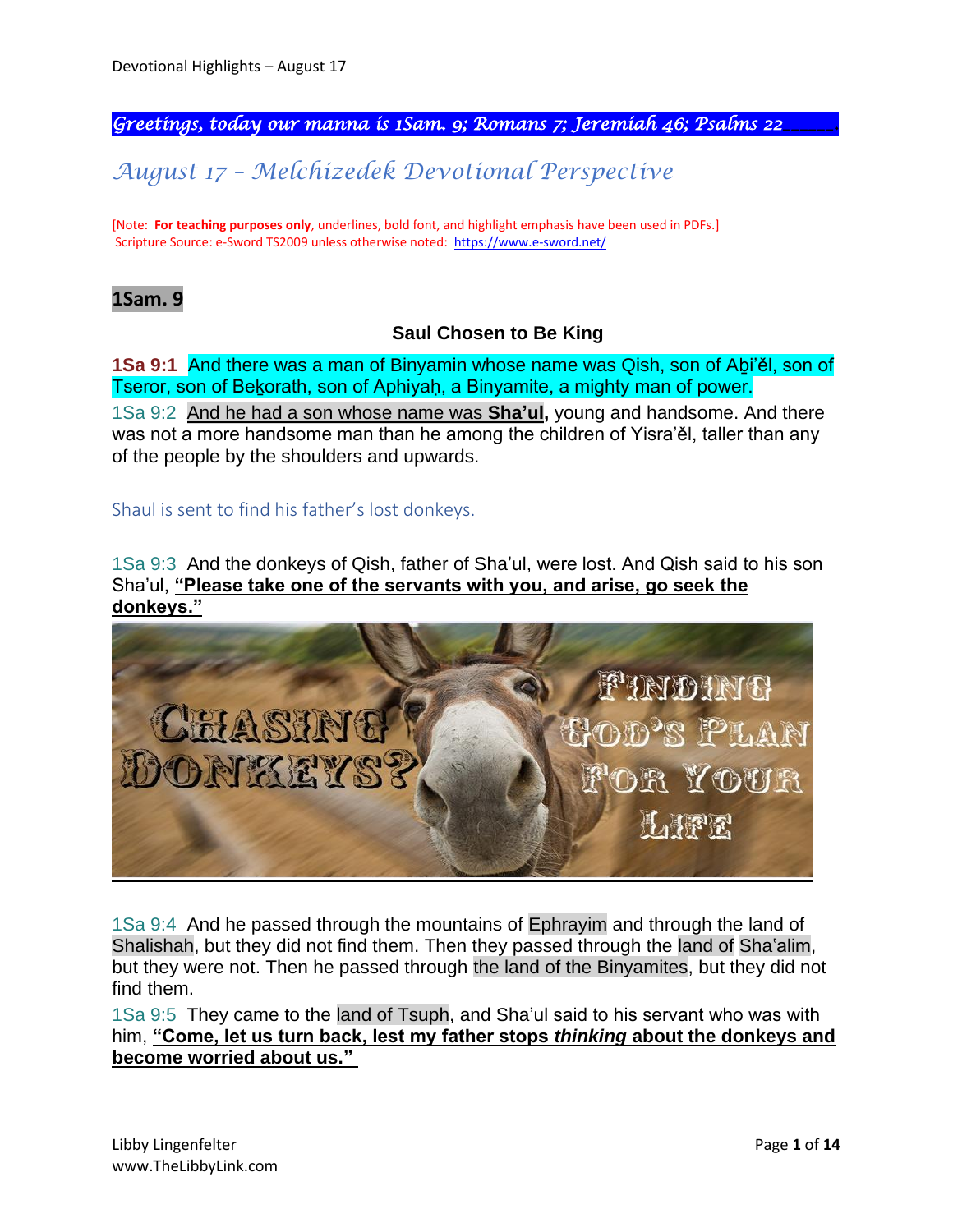**Free activity sheet for the young and 'young at heart.'** This 'word search' activity sheet will encompass many names and terms associated with the life of King Saul as we continue 1 Samuel.

|                                       |   | um. |  |  |   |   |  |  | <b>Bible Pachway</b><br>N <b>dVentures</b><br>WORD SEARCH |   |               |   |              |   |               |                  |   |   |        |
|---------------------------------------|---|-----|--|--|---|---|--|--|-----------------------------------------------------------|---|---------------|---|--------------|---|---------------|------------------|---|---|--------|
|                                       |   |     |  |  |   |   |  |  |                                                           |   |               |   |              |   |               |                  |   |   |        |
|                                       |   |     |  |  |   |   |  |  | KING SAUL                                                 |   |               |   |              |   |               |                  |   |   |        |
|                                       |   |     |  |  |   |   |  |  |                                                           |   |               |   |              |   |               |                  | G | s |        |
| B                                     |   |     |  |  |   |   |  |  |                                                           |   |               |   |              |   |               |                  |   |   |        |
| D                                     |   |     |  |  |   |   |  |  |                                                           |   |               |   |              |   | z             |                  |   | о | А      |
|                                       |   |     |  |  |   |   |  |  |                                                           |   |               |   |              |   |               |                  |   |   |        |
| s                                     | z |     |  |  |   |   |  |  |                                                           |   |               |   |              |   |               |                  |   |   | т      |
|                                       |   |     |  |  |   |   |  |  |                                                           |   |               |   |              |   |               |                  |   |   |        |
| w                                     |   |     |  |  |   |   |  |  |                                                           |   |               |   |              |   |               |                  |   |   | Ε      |
| υ                                     | G |     |  |  |   |   |  |  |                                                           |   | в             |   |              |   |               |                  |   |   | E      |
| ν                                     |   |     |  |  |   |   |  |  |                                                           |   |               |   |              |   |               |                  | s |   | R      |
| А                                     |   |     |  |  | D | с |  |  |                                                           | D |               |   |              |   |               |                  |   | R | J      |
| G                                     |   |     |  |  | z |   |  |  |                                                           |   |               |   | О            |   |               |                  |   | Đ | F      |
| ρ                                     |   |     |  |  |   |   |  |  | s                                                         |   |               |   |              | ε | G             | s                | × | O | ×      |
| м                                     |   |     |  |  |   |   |  |  |                                                           |   |               |   |              | s |               |                  |   |   | Q      |
| E                                     |   |     |  |  |   |   |  |  |                                                           |   |               |   |              |   |               |                  |   |   | z      |
| Y                                     | s |     |  |  |   |   |  |  |                                                           | G |               | D |              |   |               |                  |   |   | н      |
| Q                                     |   |     |  |  |   |   |  |  |                                                           |   |               |   |              |   |               |                  | s |   | x      |
|                                       |   |     |  |  |   |   |  |  |                                                           |   |               |   |              |   |               |                  |   |   | т      |
|                                       |   |     |  |  |   |   |  |  |                                                           |   |               |   |              |   |               |                  |   |   | Y      |
| s<br>E                                |   |     |  |  | O | N |  |  |                                                           |   | N             | Ε | s            | p | Y             |                  | н | G | ε<br>L |
|                                       |   |     |  |  |   |   |  |  |                                                           |   |               |   |              |   |               |                  |   |   |        |
| SAUL<br><b>ISRAELITE</b>              |   |     |  |  |   |   |  |  |                                                           |   |               |   | <b>ENDOR</b> |   |               |                  |   |   |        |
| <b>GIBEAH</b><br>BENJAMIN             |   |     |  |  |   |   |  |  |                                                           |   | <b>SAMUEL</b> |   |              |   |               |                  |   |   |        |
| <b>JONATHAN</b><br><b>PHILISTINES</b> |   |     |  |  |   |   |  |  |                                                           |   | SWORD         |   |              |   |               |                  |   |   |        |
| DAVID<br>BATTLE                       |   |     |  |  |   |   |  |  |                                                           |   | <b>GILBOA</b> |   |              |   |               |                  |   |   |        |
| <b>KING</b>                           |   |     |  |  |   |   |  |  | <b>MICHAL</b>                                             |   |               |   |              |   | <b>DONKEY</b> |                  |   |   |        |
| <b>AMALEKITES</b>                     |   |     |  |  |   |   |  |  | <b>PRIESTS</b>                                            |   |               |   |              |   |               | <b>SACRIFICE</b> |   |   |        |
|                                       |   |     |  |  |   |   |  |  |                                                           |   |               |   |              |   |               |                  |   |   |        |

**<https://biblepathwayadventures.com/activities/king-saul/>**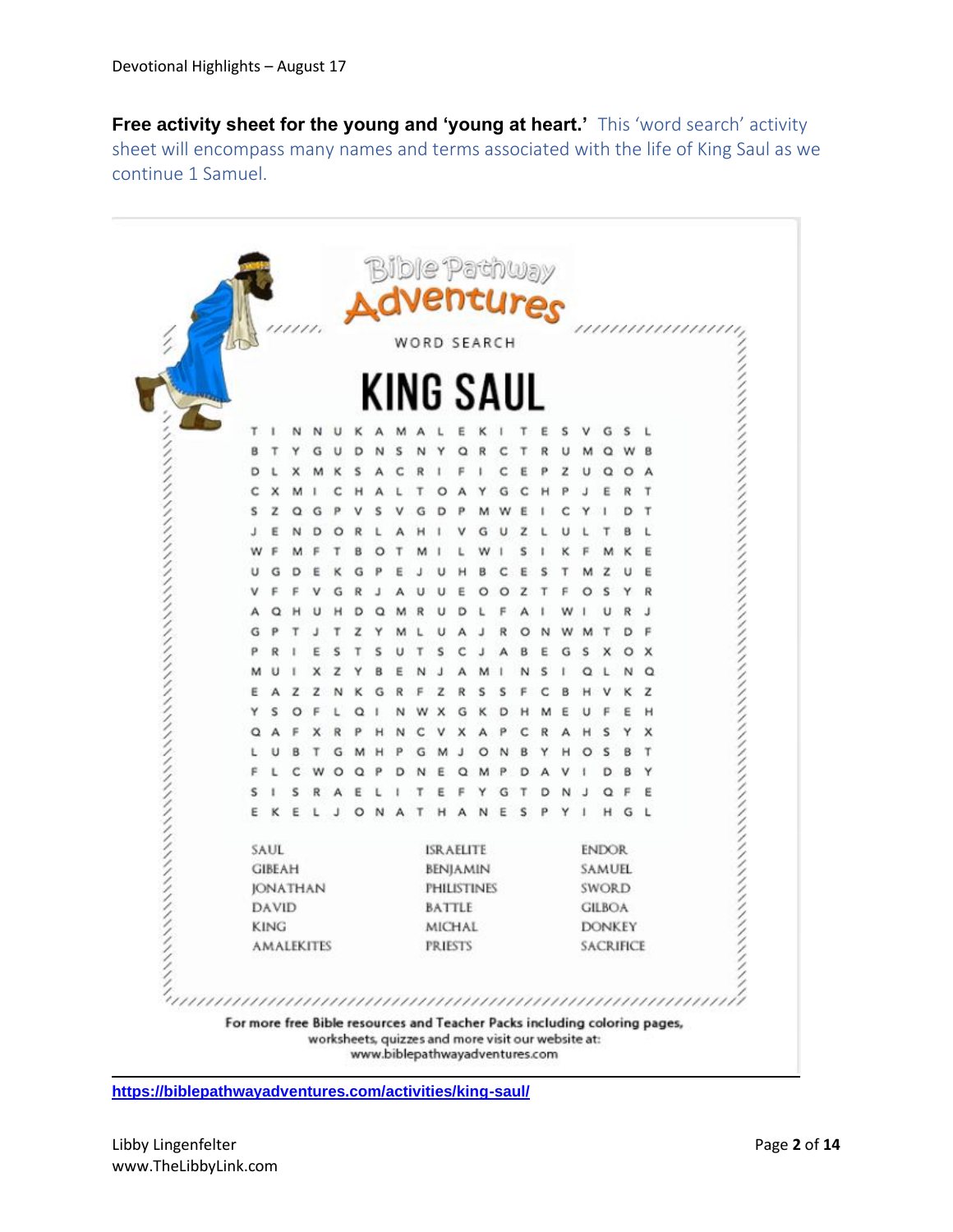1Sa 9:6 And he said to him, "See, there is in this city a man of Elohim, and the man is esteemed. All that he says comes true, without fail. Now, let us go there. It could be that he shows us the way to go."

1Sa 9:7 And Sha'ul said to his servant, "But look, if we go, what do we bring the man? For the bread in our bags is all gone, and there is no present to bring to the man of Elohim. What do we have?"

1Sa 9:8 And the servant answered Sha'ul again and said, "Look, I have here at hand **one fourth of a sheqel of silver**. And I shall give that to the man of Elohim, and he shall make known to us our way."

Prophets were formerly called 'seers.'

1Sa 9:9 Formerly, in Yisra'ěl, **when a man went to inquire of Elohim**, he spoke thus, **"Come, let us go to the seer,"** for the prophet of today was formerly called a seer. 1Sa 9:10 And Sha'ul said to his servant, "Your word is good. Come, let us go." And they went to the city where the man of Elohim was.

Young women inform Saul and his servant where the 'seer', which was the prophet Samuel, could be found.

1Sa 9:11 As they went up the hill to the city, they met some young women going out to draw water, and said to them, "Is the seer here?"

1Sa 9:12 And they answered them and said, "He is. Look, ahead of you. Hurry now, for he came to this city today, for the people have a slaughtering on the high place today.

1Sa 9:13 "As you come into the city, you are going to find him before he goes up to the high place to eat. For the people do not eat until he comes, for he blesses the slaughtering, afterward they who are invited eat. And now, go up, for you should find him about this time."

## YHWH directs our paths.

1Sa 9:14 And they went up to the city. They were coming into the midst of the city, and saw Shemu'ěl coming out toward them to go up to the high place.

1Sa 9:15 And **יהוה** had revealed to Shemu'ěl in his ear the day before Sha'ul came, saying,

• 1Sa 9:16 "**At this time tomorrow** I shall send you a man from the land of **Binyamin**, and you shall anoint him leader over My people Yisra'ěl, and he shall save My people from the hand of the Philistines. For I have seen My people, because their cry has come to me."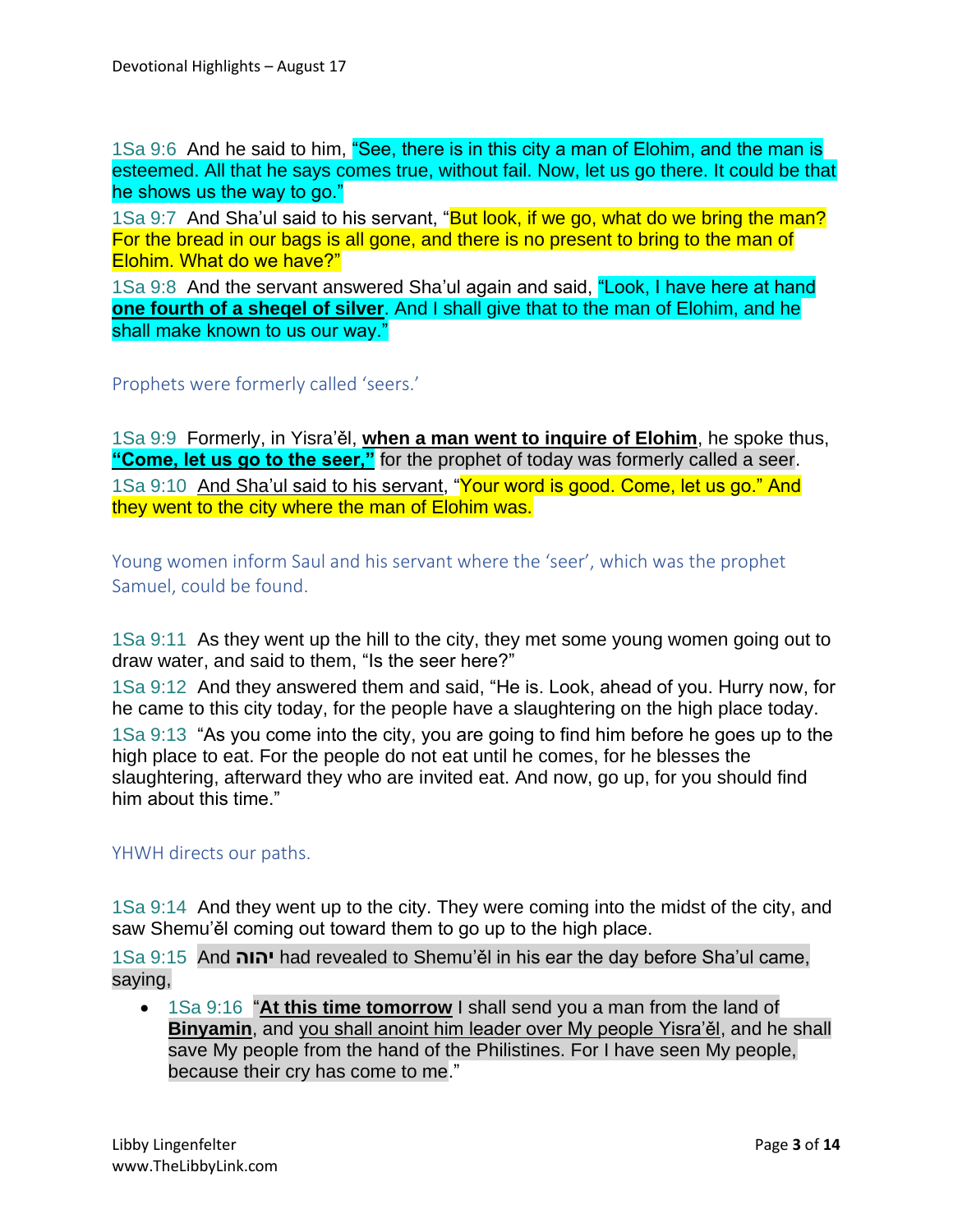YHWH points out Saul to Samuel.

1Sa 9:17 And when Shemu'ěl saw Sha'ul, **יהוה** said to him, **"See, the man of whom I spoke to you. Let this one govern My people."**

1Sa 9:18 And Sha'ul drew near to Shemu'ěl in the gate, and said, "Please inform me, where is the house of the seer?"

1Sa 9:19 And Shemu'ěl answered Sha'ul and said,

- "I am the seer. Go up before me to the high place, for you shall eat with me today. And tomorrow I shall let you go and make known to you all that is in your heart.
- 1Sa 9:20 "**As for your donkeys** that were **lost three days ago**, do not set your heart on them, **for they have been found**. And on whom is all the desire of Yisra'ěl? Is it not on you and on all your father's house?"

1Sa 9:21 And Sha'ul answered and said, "Am I not a Binyamite – of the smallest of the tribes of Yisra'ěl, and my clan the least of all the clans of the tribe of Binyamin? Why then do you speak like this to me?"

Saul was being called to leadership through the prophet Samuel. YHWH had directed Saul's path under the auspices of finding his father's donkeys. The lost donkeys were just a means for Saul and Samuel's paths to **divinely cross**. YHWH works in mysterious ways. One never knows when a daily chore or a request will be a path to Yah's purpose for your life.

Saul is given the place of honor at the table with 30 men in attendance. The shoulder of the meat was also presented to signify the governmental rule of Israel would soon be placed on Saul's shoulders. [see Adam Clarke's commentary below]

## 1Sa 9:22 And Shemu'ěl took Sha'ul and his servant and brought them into the hall, and **gave to them a place at the head of those who were invited**, and there were about **thirty men**.

1Sa 9:23 And Shemu'ěl said to the cook, "Bring the portion which I gave you, of which I told you to set it aside."

1Sa 9:24 And the cook brought out the thigh with its upper part and set it before Sha'ul. And Shemu'ěl said, "See what was kept back. It was set aside for you. Eat, for it has been kept for you for this appointed time, saying, I have invited the people." And Sha'ul ate with Shemu'ěl on that day.

**Adam Clarke Commentary insight: The shoulder**, **and that which was upon it** - Probably the shoulder was covered with a part of the caul, that it might be the better roasted. The Targum has it the shoulder and its thigh; not only the shoulder merely, but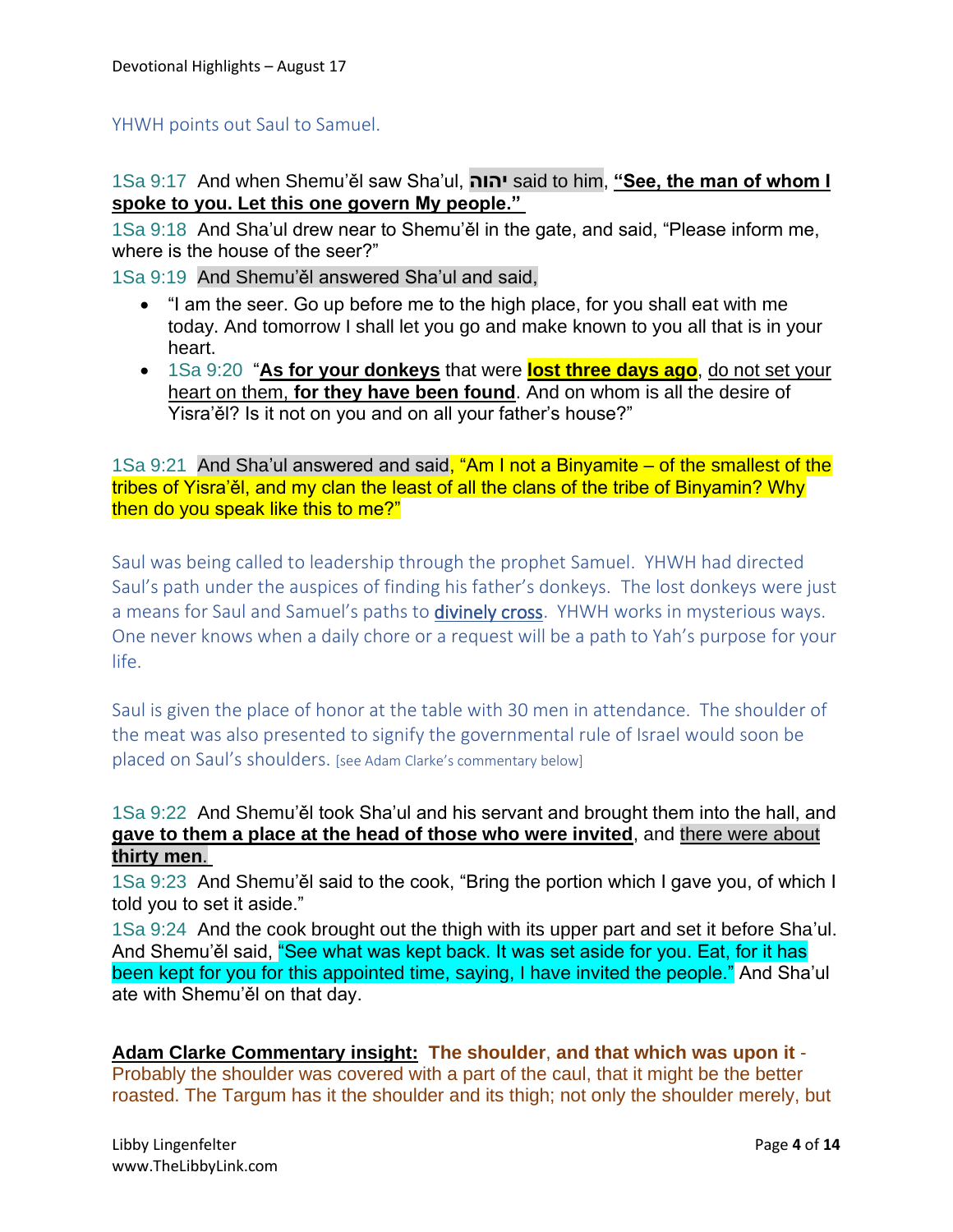the fore-leg bone to the knee; perhaps the whole fore-quarter. Why was the shoulder set before Saul? Not because it was the best part, but because it was an emblem of the government to which he was now called. See Isa\_9:6 : And the government shall be upon his Shoulder.

1Sa 9:25 And they came down from the high place into the city, and Shemu'ěl spoke with Sha'ul on the roof.

1Sa 9:26 And they rose early. **And it came to be about the dawning of the day that Shemu'ěl called to Sha'ul on the roof, saying**, "Rise, so that I send you on your way." And Sha'ul rose, and both of them went outside, he and Shemu'ěl.

1Sa 9:27 As they were walking toward the edge of the city, Shemu'ěl said to Sha'ul, "Say to the servant to go on ahead of us." And he went on. "But you stand here a moment, so that I let you hear the word of Elohim."

We will have to wait until tomorrow's devotional to hear the word of Elohim spoken over Saul.

# **Romans 7**

#### **Teaching Commentary** [in brown] **on Romans 7 by Matthew Nolan**

Romans Video Link: <https://www.torahtothetribes.com/teaching/romans-from-a-torah-covenant-perspective-chapter-7/>

How can an adulteress bride return to her husband? Shaul/Paul uses his intimate knowledge of Torah to help the audience awaken to the reality of redemption through Yahusha. If we interpret the verses without a proper knowledge of Torah, we run the risk of creating a false dichotomy between law and grace.

## **Released from the Law**

**Rom 7:1** Or do you not know, brothers – for I speak to those knowing the Torah (whole body of the written law) – that the Torah (BoL was given to man) rules over a man as long as he lives?

Rom 7:2 For the married woman has been bound by Torah (BoL ruling on marriage – Deuteronomy 24, that part of the Torah that deals with rights and duties of the husband – BoL) to the living husband, but if the husband dies, she is released from the Torah (BoL ruling of Deuteronomy 24) *concerning* her husband.

- V.2 'Gamos'/ 'marriage' Versus 'hupandros gune'/ 'married woman.'
- 'Gamos' is the common word for marriage used in the Brit, whereas Paul uses 'gune hupandros', its only usage in the NT to communicate, 'under a burden', or 'under bondage – literally: 'a woman under a husband.'
- In Numbers 5:20/ LXX we find the same word used to describe a wife's unfaithfulness and adultery 'hup andros' – a woman who's gone a whoring; astray from her husband.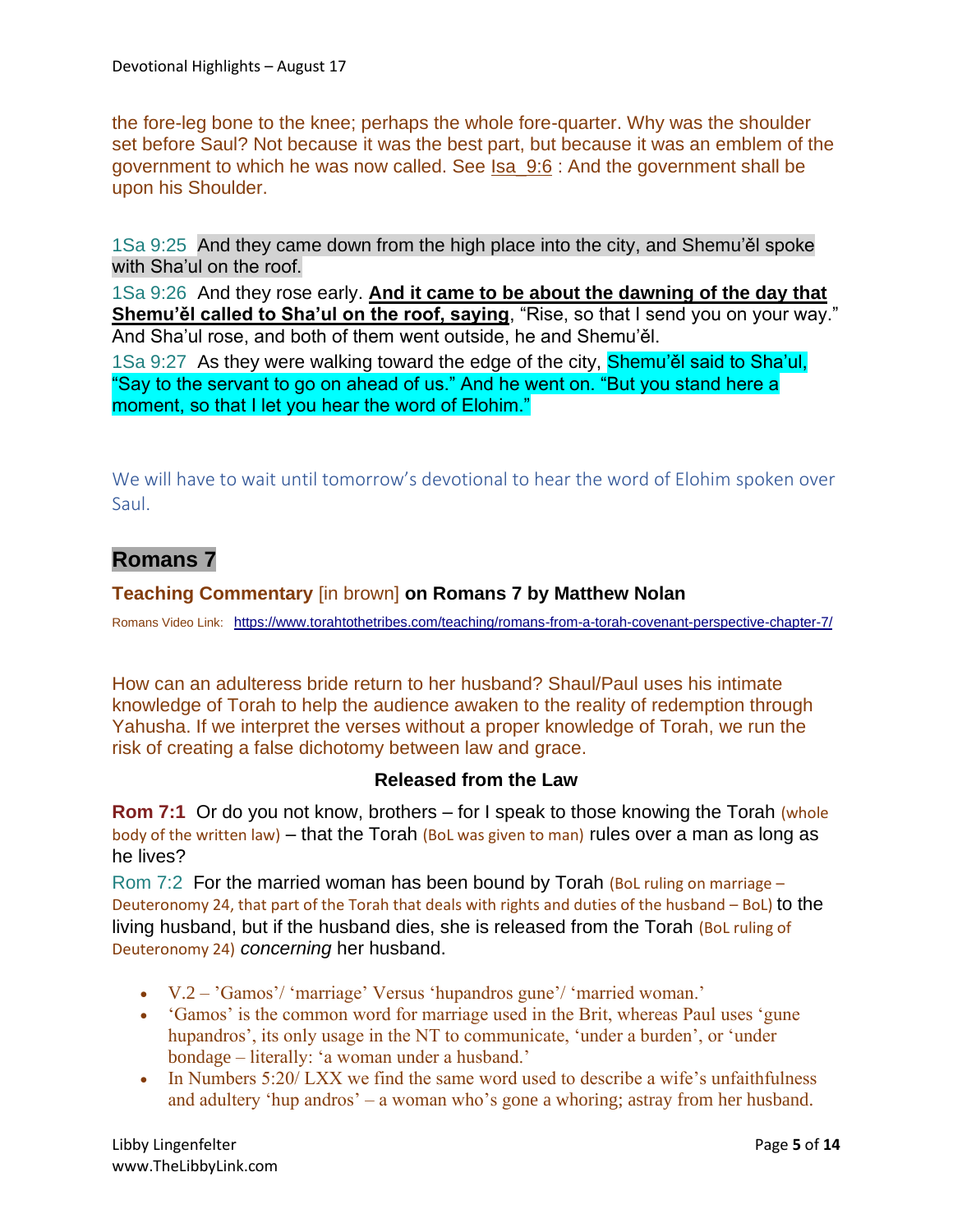The 'law of the husband unarguably deals with a sector of Torah that Israel, once bound to, is now released.

The 'law of the husband', within the BoL is in place because of a condition of presumed sin and guilt on the part of the bride, where the bride faces the cursing penalties for her violation of the marriage.

Rom 7:3 So then, while her husband lives, she shall be called an adulteress if she becomes another man's. But if her husband dies, she is free from that *part of the* Torah (BoL ruling, she can't be an adulteress if her husband dies, she's free to marry another man), so that she is not an adulteress, having become another man's.

**Numbers 5:11… If any man's wife goes aside, and commits a trespass against him, 13 And a man lies with her carnally, and it is hidden from the eyes of her husband, and is kept secret, and she is defiled, and there was no witness against her, nor was she caught; 14 And the ruach of jealousy comes upon him, and he becomes jealous of his wife, and she is defiled: or if the ruach of jealousy comes upon him, and he is jealous of his wife, and she is not defiled: 15 Then shall the man bring his wife to the kohen, and he shall bring the offering for her, the tenth part of an ephah of barley meal; he shall pour no oil upon it, nor put frankincense on it; for it is an offering of jealousy, an offering of memorial, bringing iniquity to remembrance.16 And the kohen shall bring her near, and set her before vuvh [YHWH]: 17 And the kohen [priest] shall take kadosh mayim [set-apart water] in an earthen vessel; of the dust that is on the floor of the Tabernacle the kohen shall take some, and put it into the mayim: 18 And the kohen shall set the woman before vuvh [YHWH], and uncover the woman's head, and put the offering of memorial in her hands, which is the jealousy offering: and the kohen shall have in his hand the bitter mayim that causes the curse: 19 And the kohen shall put her under an oath, and say to the woman, If no man has lain with you, and if you have not gone aside to uncleanness with another instead of your husband, be free from this bitter mayim that causes the curse: 20 But if you have gone aside to another instead of your husband, and if you are defiled, and some man has lain with you beside your husband: 21 Then the kohen shall charge the woman with an oath of cursing, and the kohen shall say to the woman, vuvh [YHWH] make you a curse and an oath among your people, when vuvh [YHWH] makes your thigh to rot, and your belly to swell; 22 And this mayim that causes the curse shall go into your bowels, to make your belly to swell, and your thigh to rot: And the woman shall say, Amein, Amein. 23 And the kohen shall write these curses in a scroll, and he shall blot them out with the bitter mayim: 24 And he shall cause the woman to drink the bitter mayim that causes the curse: and the mayim that causes the curse shall enter into her, and become bitter. 25 Then the kohen shall take the jealousy offering out of the woman's hand, and shall wave the offering before vuvh, and offer it upon the altar: 26 And the kohen shall take a handful of the offering, as a memorial offering, and burn it upon the altar, and afterward shall cause the woman to drink the mayim. 27 And when he has made her to drink the mayim, then it shall come to pass, that, if she is defiled, and has done trespass against her husband, that the mayim that causes the curse shall enter into her, and becomes bitter, and her belly shall swell, and her thigh shall rot: and the woman shall be a curse among her people. 28 And if the woman is not defiled, but is clean; then she shall be free, and shall conceive zera. 29 This is the Torah of jealousy, when a wife turns aside to another instead of her husband, and is defiled; 30 Or, when the ruach of jealousy comes upon him, and he is jealous over his wife, and shall set the woman before vuvh, and the kohen shall execute to her all this Torah. 31 Then shall the man be free from iniquity, but the woman shall bear her iniquity. ----------------**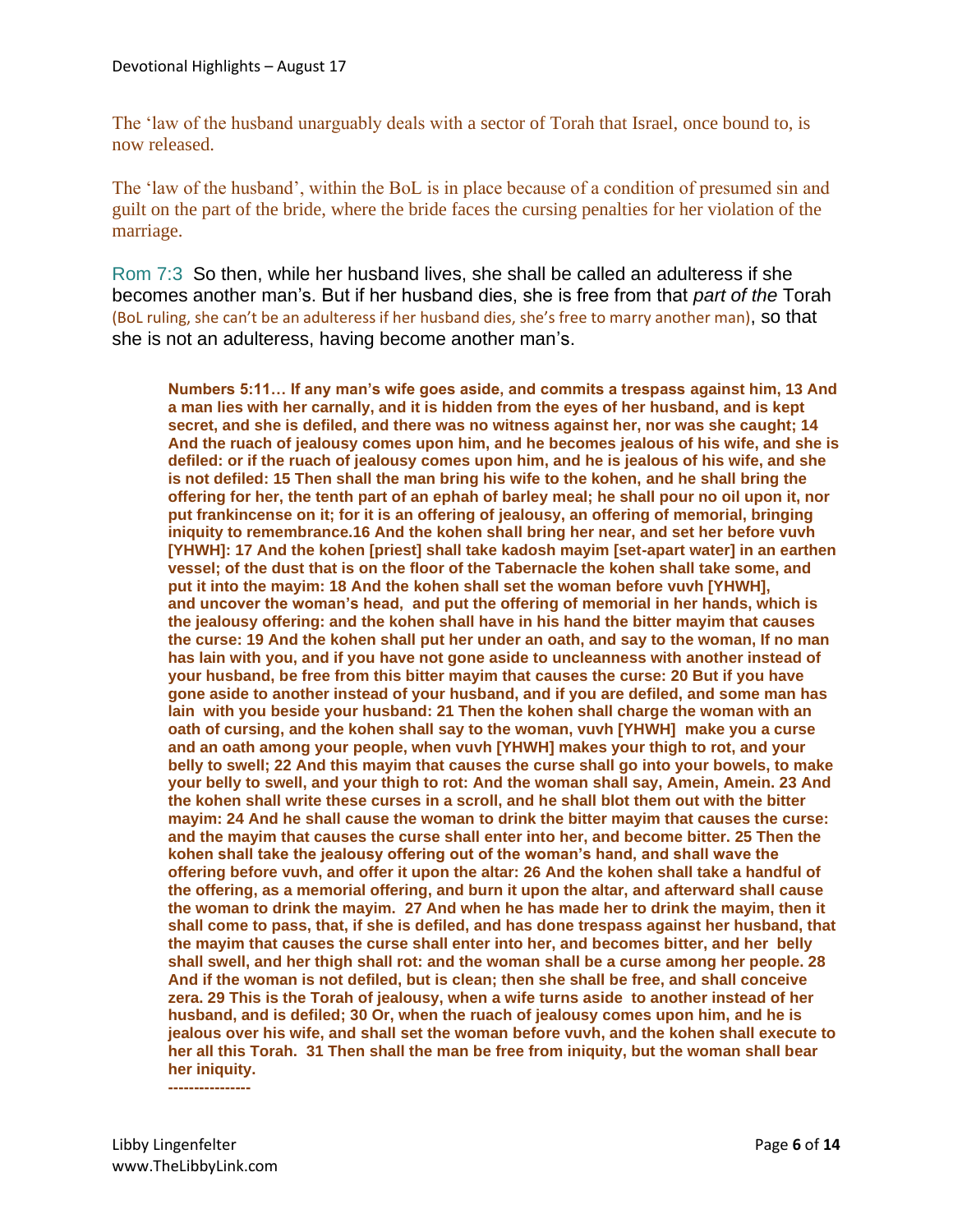**Isaiah 50:1 Thus saith יהוה, Where is the bill of your mother's divorcement, whom I have put away? or which of my creditors is it to whom I have sold you? Behold, for your iniquities have ye sold yourselves, and for your transgressions is your mother put away. ----------------**

**Jeremiah 3:8 And I saw, when for all the causes whereby backsliding Israel committed adultery I had put her away, and given her a bill of divorce; yet her treacherous sister Judah feared not, but went and played the harlot also.**

**---------------- Jeremiah 3:1 They say, If a man put away his wife, and she go from him, and become another man's, shall he return unto her again? shall not that land be greatly polluted? but thou hast played the harlot with many lovers; yet return again to me, saith יהוה. ----------------**

**Deuteronomy 24; When a man has taken a wife, and married her, and it comes to pass that she finds no favor in his eyes, because he has found some uncleanness in her: then let him write her a Get [certificate of divorce], and put it in her hand, and send her out of his bayit [house]. 2 And when she is departed out of his bayit [house], she may go and be another man's wife. 3 And if the latter husband hates her, and writes her a Get [certificate of divorce], and puts it in her hand, and sends her out of his bayit; or if the latter husband dies, who took her to be his wife; 4 Her former husband, who sent her away, may not take her again to be his wife, after she is defiled; for that is abomination before vuvh [YHWH]:**

How does יהוה solve this greatest of mysteries, because His prophecies speak of a restored kingdom?

Rom 7:4 So my brothers, you also were put to death to the Torah (BoL rulings) through the body of Messiah, for you to become another's, the One who was raised from the dead, that we should bear fruit to Elohim.

- יהוה is Israel's bridegroom, the context of the bridegroom is Exodus 19 -24:11.
- When did the infidelity of Israel begin? Exodus 32!
- It culminated in divorce of the Northern Kingdom Jeremiah 3.
- Could an adulteress come back to her first husband after she'd been a whoring? Deuteronomy 24. No!
- The only way the woman (Israel) can be free from the law of adultery, Deuteronomy 24/Romans 7 is by the death of her husband, she's then able to married and united to another; the resurrected and glorified Messiah.
- The bridegroom died for his bride. **This is the mystery of the gospel!**

Rom 7:5 For when we were in the flesh (describing the pre-salvation state of the believer), the passions of sins, through the Torah **(imposed BoL)**, were working in our members to bear fruit to death.

Rom 7:6 But now we have been released from the Torah (BoL ruling of the husband), having died to what we were held by, so that we should serve in newness of Spirit and not in oldness of letter.

#### **The Law and Sin**

Rom 7:7 What, then, shall we say? Is the Torah (whole body of the written law) sin? Let it not be! However, I did not know sin except through the Torah (whole body of the written law). For also the covetousness I knew not if the Torah had not said, **"You shall not**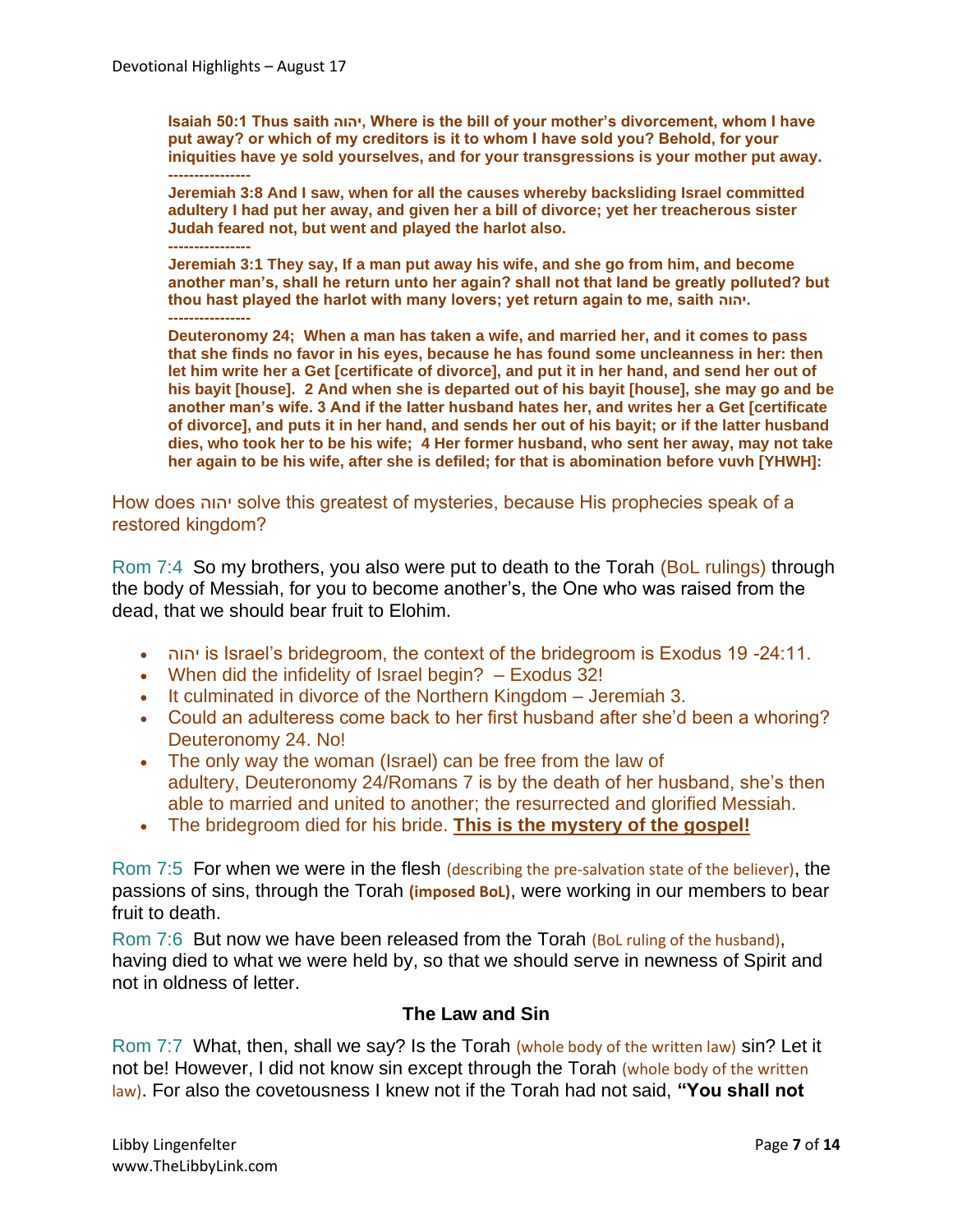## **covet."** Exo\_20:17, Deu\_5:21.

Rom 7:8 But sin, having taken the occasion through the command, did work in me all *sorts of* covetousness. For apart from Torah (whole body of the law) sin is dead.

Rom 7:9 And I was alive apart from the Torah (whole body of the written law) once, but when the command came, the sin revived, and I died.

Rom 7:10 And the command which was to result in life, this I found to result in death.

Rom 7:11 For sin, having taken the occasion through the command, deceived me, and through it killed *me*.

Rom 7:12 So that the Torah (whole body) truly is set-apart, and the command set-apart, and righteous, and good.

Rom 7:13 Therefore, has that which is good become death to me? Let it not be! But the sin, that sin might be manifest, was working death in me through what is good, so that sin through the command might become an exceedingly great sinner.

#### The 'I' sinner:

Rom 7:14 For we know that the Torah (whole body) is Spiritual, but I am fleshly, sold under sin.

Rom 7:15 For what I work, I know not. For what I wish, that I do not practice, but what I hate, that I do.

**[15 For I do not know what is going on: for what I purpose to do in obeying Torah** (whole body), **that I do not do; but what I hate in the world, that I wind up doing.]**

Rom 7:16 But if I do what I do not wish, I agree with the Torah (whole body) that it is good.

Rom 7:17 And now, it is no longer I that work it, but the sin dwelling in me.

Rom 7:18 For I know that in me, that is in my flesh, dwells no good. For to wish is present with me, but to work the good I do not find.

Rom 7:19 For the good that I wish to do, I do not do; but the evil I do not wish to do, this I practice.

Rom 7:20 And if I do that which I do not wish, it is no longer I who work it, but the sin dwelling in me.

Rom 7:21 I find therefore this law (human law, principle or rule), that when I wish to do the good, that the evil is present with me.

Rom 7:22 For I delight in the Torah (whole body) of Elohima according to the inward man, Footnote: aSee Psa\_119:16.

Rom 7:23 but I see another torah (law of the members) in my members, battling against the torah (law of the mind) of my mind, and bringing me into captivity to the torah (law of sin and its subsequent guilt and condemnation) of sin which is in my members.

Rom 7:24 Wretched man that I am! Who shall deliver me from this body of death? Rom 7:25 Thanks to Elohim, through **יהושע** Messiah our Master! So then, with the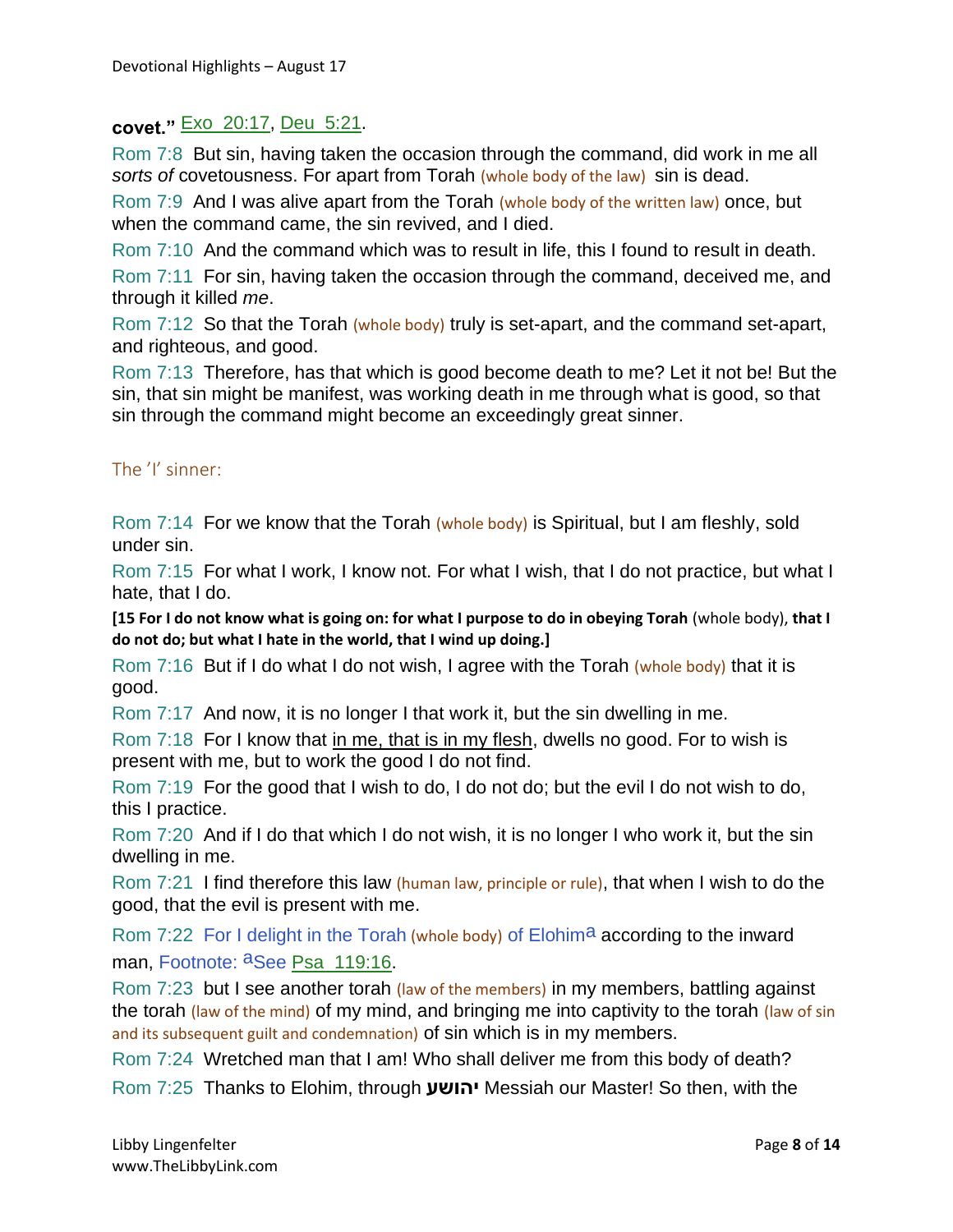mind I myself truly serve the Torah of Elohim, but with the flesh the torah of sin. (with the mind I serve the law of יהוה -whole body of Torah vs. and the law of sin)

Paradigm Shift is this:

- Dead to the BoL charge of adultery and later divorce NOT dead to the Torah as a whole written corpus.
- The dichotomy between the Torah in the heart and mind Vs. the law of sin and death in the flesh; NOT the false dichotomy of a battle between law and grace!

We're not dead to the entire Torah but only that aspect of the law – the BoL; dealing with 'the law of the husband'.

YHWH's desire was to remove us from our fallen condition – not remove the Torah from fallen man!

It's the sin nature that needs to be nailed to the tree – not the Torah itself!

Romans Series Link: <https://www.torahtothetribes.com/teaching/romans-from-a-torah-covenant-perspective-chapter-7/>

## **Jeremiah 46**

#### **Judgment on Egypt**

**Jer 46:1** The word of **יהוה** which came to Yirmeyahu the prophet concerning the nations:

Jer 46:2 **For Mitsrayim**, concerning the army of Pharaoh Neḵo, sovereign of Mitsrayim, which was by the River Euphrates in Karkemish, and which Nebukadretstsar the sovereign of Baḇel had stricken in the fourth year of Yehoyaqim, son of Yoshiyahu, sovereign of Yehuḏah:

- Jer 46:3 "Prepare the large and the small shield, and draw near to battle!
- Jer 46:4 "Harness the horses, and mount up, you horsemen! Stand with helmets, polish the spears, put on the armor!
- Jer 46:5 "Why do I see them afraid, turned back? And their fighters are beaten down. And they have fled in haste, and did not look back, for fear was all around," declares **יהוה**.
- Jer 46:6 Do not let the swift flee away, nor the mighty man escape. They shall stumble and fall toward the north, by the River Euphrates.
- Jer 46:7 Who is this rising like a flood, whose waters surge about like the rivers?
- Jer 46:8 Mitsrayim rises like a flood, and its waters surge about like the rivers. And he says, 'Let me rise and cover the earth; let me destroy the city and its inhabitants.'
- Jer 46:9 Go up, O horses, and rage, O chariots! And let the mighty men go forth – Kush and Put who handle the shield, and Luḏ who handle and bend the bow.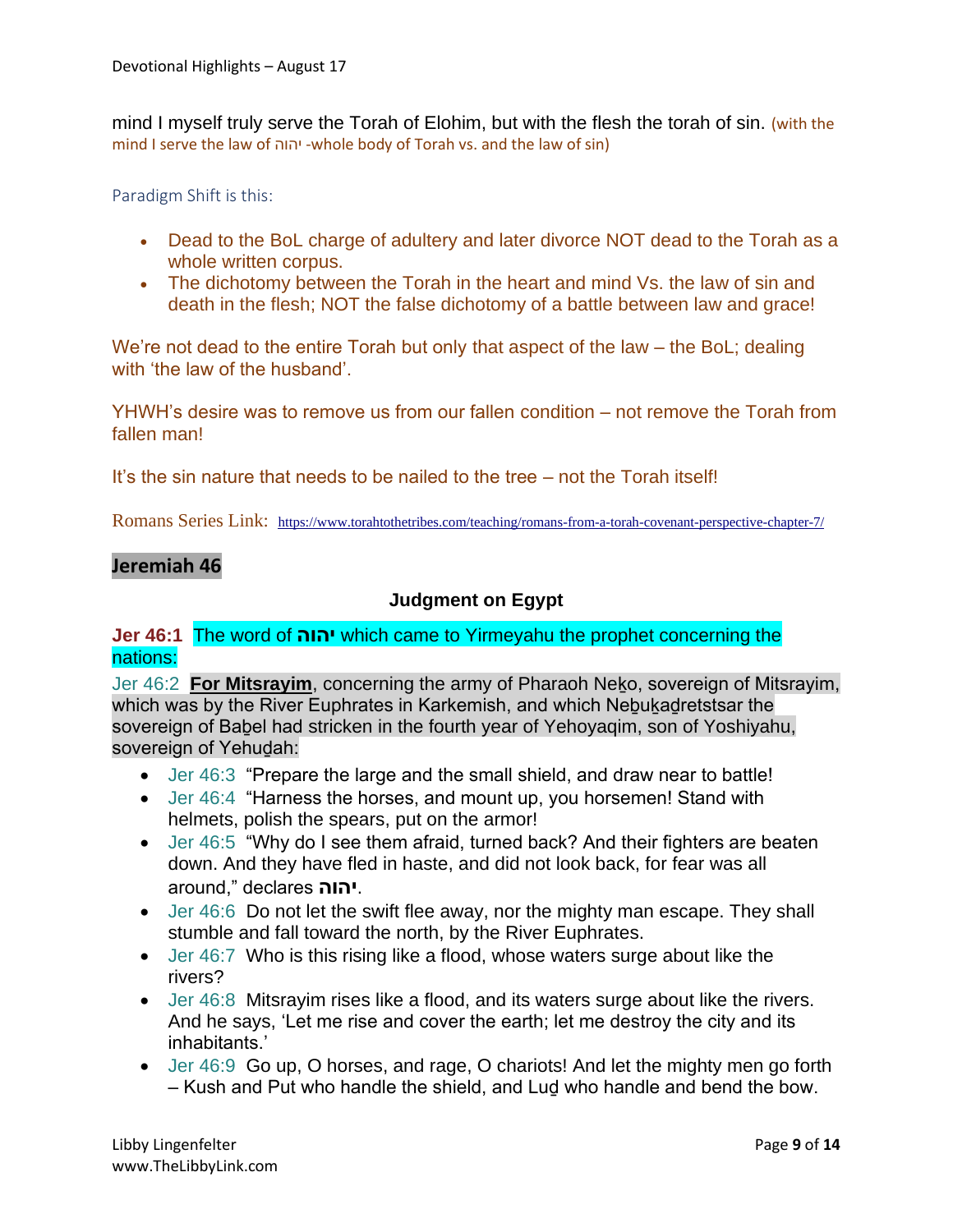- Jer 46:10 For this is the day of the Master **יהוה** of hosts, a day of vengeance, to revenge Himself on His adversaries. And the sword shall devour, and be satisfied and made drunk with their blood. For the Master **יהוה** of hosts has a slaughtering in the land of the north by the River Euphrates.
- Jer 46:11 Go up to Gil'ad and take balm, O maiden, the daughter of Mitsrayim. In vain you have used many remedies, **there is no healing for you**.
- Jer 46:12 Nations have heard of your shame, and your cry has filled the land. For the mighty has stumbled against the mighty, they have both fallen together.

Jer 46:13 The word which **יהוה** spoke to Yirmeyahu the prophet, about the coming of Nebukadretstsar sovereign of Babel, to strike the land of Mitsrayim:

Jer 46:14 "Declare in Mitsrayim, and let it be heard in Miḡdol. And let it be heard in Noph and in Taḥpanḥes. Say,

[There would soon be present day fulfilment; and there are prophetic words for our day.]

Eze 30:16 "And I shall set a fire in Mitsrayim, Sin shall writhe in anguish, No is to be split open, and Noph has adversaries daily.

Eze 30:17 "The young men of Awen and Pi Beseth shall fall by the sword, while these cities go into captivity.

Eze 30:18 "And in Tehaphnehes the day shall be darkened, when I shatter the yokes of Mitsrayim there. And the pride of her strength shall cease in her, a cloud shall cover her. And her daughters shall go into captivity.

- 'Stand fast and be prepared, for a sword shall devour all around you.'
- Jer 46:15 "Why were your strong ones swept away? They did not stand because **יהוה** drove them away.
- Jer 46:16 "He made many stumble; indeed, they fell over each other, and said, 'Arise! Let us go back to our own people, and to the land of our birth, away from the oppressing sword.'
- Jer 46:17 "There they cried, 'Pharaoh, sovereign of Mitsrayim, is but a noise. He has let the appointed time pass by!'
- Jer 46:18 "As I live," declares the Sovereign, whose Name is **יהוה** of hosts, "For as Taḇor is among the mountains, and as Karmel by the sea, he shall come.
- Jer 46:19 "O you daughter dwelling in Mitsrayim, prepare yourself to go into exile! For Noph shall become a waste and a ruin, and be burned, without inhabitant.
- Jer 46:20 "Mitsrayim is like a very pretty heifer, but destruction comes, it comes from the north.
- Jer 46:21 "Her hired ones too, in her midst, are like fattened calves, for they too shall turn, they shall flee away together. They shall not stand, for the day of their calamity has come upon them, the time of their punishment.
- Jer 46:22 **"Its sound moves along like a serpent**, for they move on like an army and come against her with axes, like woodcutters.
- Jer 46:23 "They shall cut down her forest," declares **יהוה**," for it is not searched,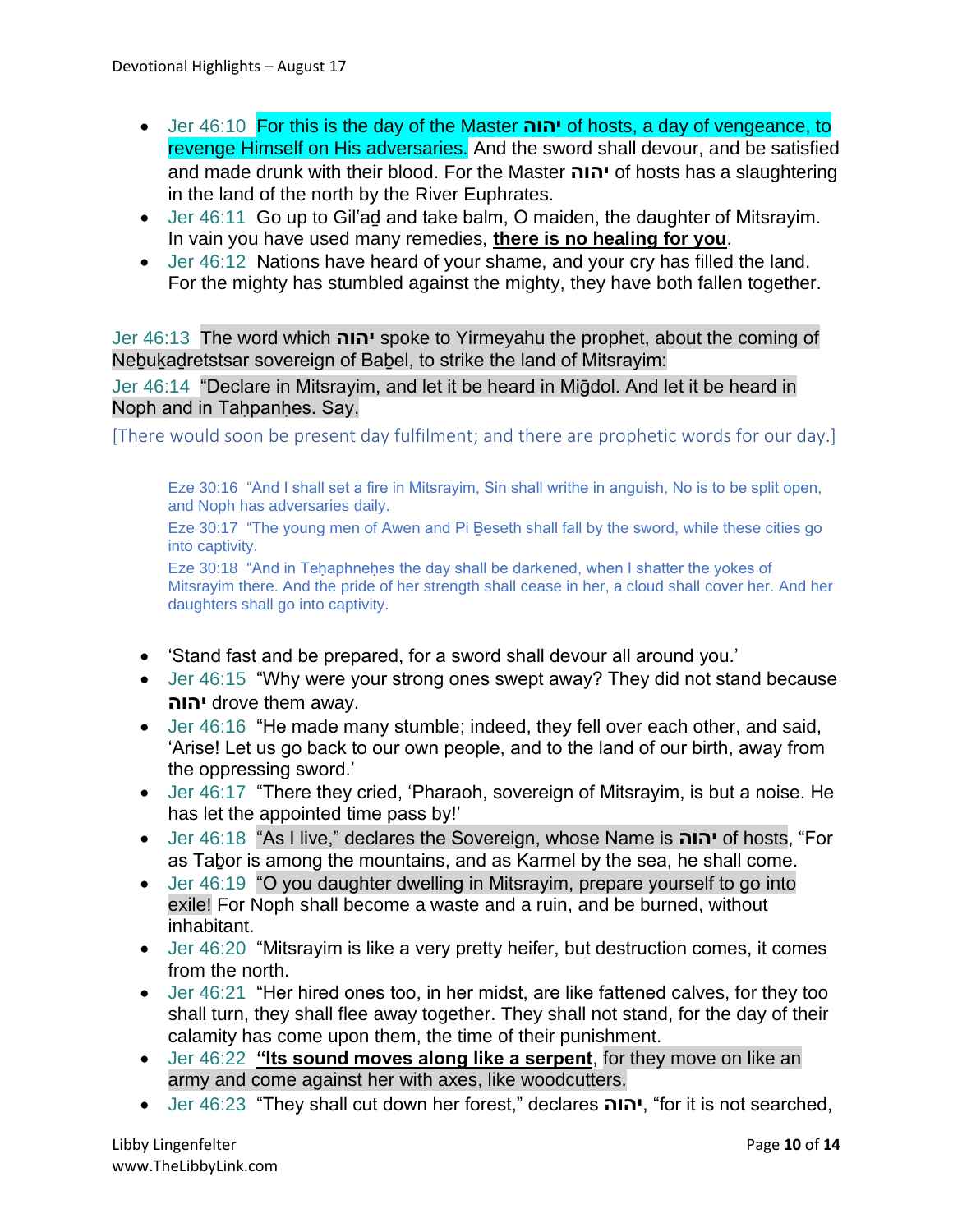#### because **they are more numerous than locusts, and without number**.

- Jer 46:24 "The daughter of Mitsrayim shall be put to shame. She shall be given into the hand of the people of the north."
- Jer 46:25 **יהוה** of hosts, the Elohim of Yisra'ěl, has said, "See, I am bringing punishment on Amon of No, and on Pharaoh, and on Mitsrayim, and on their mighty ones, and on their sovereigns, and on Pharaoh and on those trusting in him.
- Jer 46:26 "And I shall give them into the hand of those who seek their lives, into the hand of Neḇuḵaḏretstsar sovereign of Baḇel and into the hand of his servants. And afterward it shall be inhabited as in the days of old," declares .**יהוה**

#### A word to scattered Israel.

Jer 46:27 "But as for you, do not fear, O My servant Ya'aqoḇ, and do not be discouraged, O Yisra'ěl! For look, I am saving you from afar, and your descendants from the land of their captivity. And Ya'aqoḇ shall return, and shall have rest and be at ease, with no one disturbing.

Isa 11:11 And it shall be in that day that **יהוה** sets His hand again a second time to recover the remnant of His people who are left, from Ashshur and from Mitsrayim, from Pathros and from Kush, from Ěylam and from Shin'ar, from Ḥamath and from the islands of the sea. Isa 11:12 And **He shall raise a banner for the nations, and gather the outcasts of Yisra'ěl, and assemble the dispersed of Yehuḏah from the four corners of the earth.** Isa 11:13 And the envy of Ephrayim shall turn aside, and the adversaries of Yehuḏah be cut off. Ephrayim shall not envy Yehuḏah, and Yehuḏah not trouble Ephrayim. Isa 11:14 But they shall fly down upon the shoulder of the Philistines toward the west; together they plunder the people of the east, their hand stretching forth on Eḏom and Mo'aḇ, and the children of Ammon shall be subject to them. Isa 11:15 And **יהוה** shall put under the ban the tongue of the Sea of Mitsrayim, and He shall wave His hand over the River with the might of His Spirit, and shall strike it in the seven streams, and shall cause *men* to tread it in sandals. Isa 11:16 And **there shall be a highway for the remnant of His people**, those left from Ashshur, as it was for Yisra'ěl in the day when he came up from the land of Mitsrayim.

Jer 46:28 "Do not fear, O Ya'aqoḇ My servant," declares **יהוה**," for I am with you. Though I make a complete end of all the nations to which I have driven you, yet I do not make a complete end of you.<sup>a</sup> But I shall reprove you in right-ruling, and by no means leave you unpunished." Footnote: aSee footnote Jer\_30:11.

Amo 9:8 "Look, the eyes of the Master **יהוה** are on the sinful reign,a and I shall destroy it from the face of the earth, except that, I do not completely destroy the house of Ya'aqoḇ," declares **יהוה**. Footnote: <sup>a</sup> Isa\_34:2, Jer\_30:11, Jer\_46:28, Dan\_2:44, Zep\_3:8, Hag\_2:22, Luk\_4:5-6.

Amo 9:9 "For look, I am commanding, and I shall sift<sup>b</sup> the house of Yisra'ěl among all the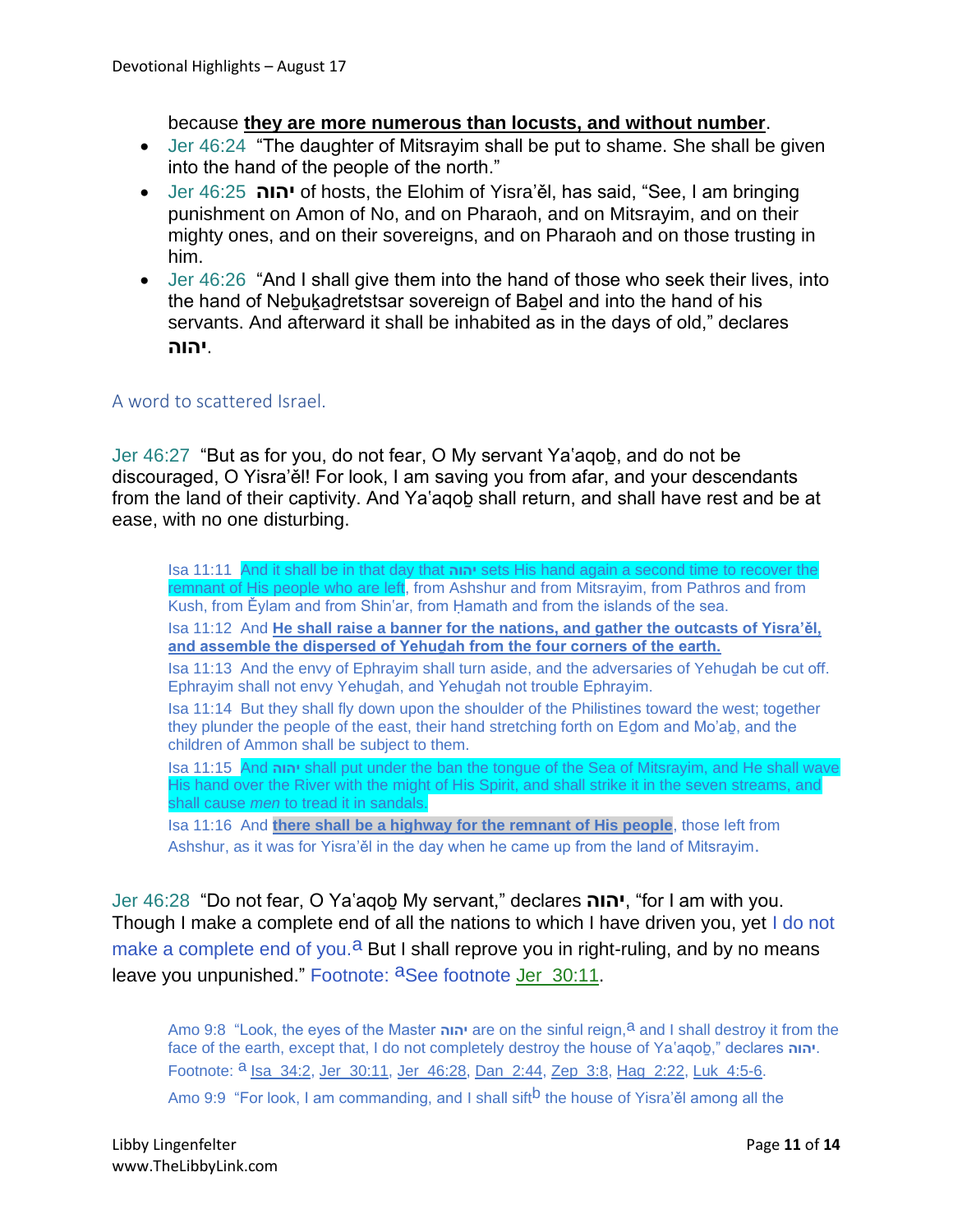nations, as one sifts<sup>b</sup> with a sieve, yet not a grain falls to the ground. Footnote: <sup>b</sup>Or *shake* – *shakes*.

-------------

Heb 12:5 And you have forgotten the appeal which speaks to you as to sons, **"My son, do not despise the discipline of יהוה, nor faint when you are reproved by Him,**

Heb 12:6 **for whom יהוה loves, He disciplines, and flogs every son whom He receives."** Pro\_3:11-12.

Heb 12:7 If you endure discipline, Elohim is treating you as sons. For what son is there whom a father does not discipline?

Heb 12:8 But if you are without discipline, of which all have become sharers, then you are illegitimate and not sons.

Heb 12:9 Moreover, we indeed had fathers of our flesh disciplining us, and we paid them respect. Shall we not much rather be subject to the Father of spirits, and live?

Heb 12:10 For they indeed disciplined us for a few days as seemed best to them, but He does it for our profit, so that we might share His apartness.

## **Psalm 22**

The solution to sin and separation from YHWH is Psalm 22. This was a prophetic utterance that foresaw the day Yahusha would be crucified; and now we know that prophecy has been fulfilled. Yahusha, YHWH in Son, laid down His life in our place; and raised it back up on the  $3^{rd}$  day. We owed a debt we could not pay; and He paid the debt He did not owe.

Death reigns in this fallen world because from the beginning, man sinned. Sin is not only against someone or something; sin is against YHWH; the very One that gives us life. YHWH's ultimate plan to defeat the enemy was to offer the spotless Lamb of Elohim to lay down His life once and for all. The 'shedding of blood' means that the substitutional offering was brought unto death; hence the wages of sin is death.

Read Psalm 22 and see that this was Yahusha's communication with YHWH while He was on the crucifixion tree. Read associated scriptures below that bring more clarity and understanding.

**Romans 6: [18](https://biblehub.com/romans/6-18.htm)** And having been set free from sin, you became servants of righteousness[.19](https://biblehub.com/romans/6-19.htm) I speak as a man, because of the weakness of your flesh. **For even as you did present your members as servants of uncleanness, and of lawlessness resulting in lawlessness, so now present your members as servants of righteousness resulting in set-apartness.** [20](https://biblehub.com/romans/6-20.htm) For when you were servants of sin, you were free from righteousness. [21](https://biblehub.com/romans/6-21.htm) What fruit, therefore, were you having then, **over which you are now ashamed**? For the end thereof is death. [22](https://biblehub.com/romans/6-22.htm) But now, having been set free from sin, and having become servants of Elohim, **you have your fruit resulting in set-apartness, and the end, everlasting life**. [23](https://biblehub.com/romans/6-23.htm) **For the wages of sin is death, but the favorable gift of Elohim is everlasting life in Messiah יהושע our Master.**

Hebrews 9: [22](https://biblehub.com/hebrews/9-22.htm) And, according to the Torah, almost all is cleansed with blood, and **without shedding of blood there is no forgiveness.**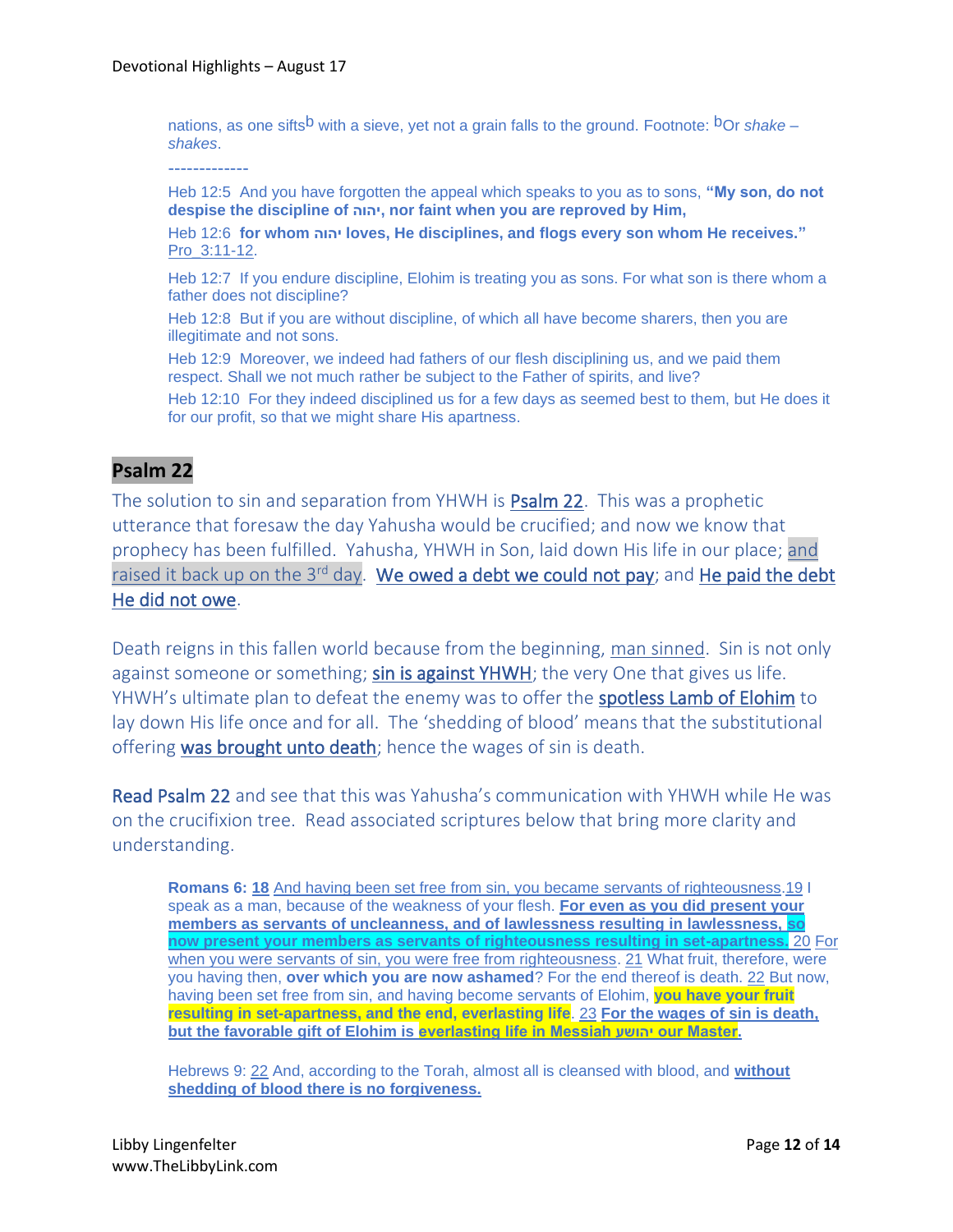# **Why Have You Forsaken Me?**

**Psa 22:1** My Ěl, My Ěl, why have You forsaken Me – Far from saving Me, *far from* the words of My groaning?

Psa 22:2 O My Elohim, I call by day, but You do not answer; And by night, but I find no rest.

Psa 22:3 Yet You are set-apart, Enthroned on the praises of Yisra'ěl.

Psa 22:4 Our fathers trusted in You; They trusted, and You delivered them.

Psa 22:5 They cried to You, and were delivered; They trusted in You, and were not ashamed.

Psa 22:6 But I am a worm, and no man; A reproach of men, and despised by the people.

Psa 22:7 All those who see Me mock Me; They shoot out the lip, they shake the head, *saying*,

Psa 22:8 "He trusted in **יהוה**, let Him rescue Him; Let Him deliver Him, seeing He has delighted in Him!"

Psa 22:9 For You are the One who took Me out of the womb; Causing Me to trust *while* on My mother's breasts.

Psa 22:10 I was cast upon You from birth. From My mother's belly You have been My Ěl.

Psa 22:11 Do not be far from Me, For distress is near; For there is none to help.

Psa 22:12 Many bulls have surrounded Me; Strong ones of Bashan have encircled Me.

Psa 22:13 They have opened their mouths against Me, As a raging and roaring lion.

Psa 22:14 I have been poured out like water, And all My bones have been spread apart; My heart has become like wax; It has melted in the midst of My inward parts.

Psa 22:15 My strength is dried like a potsherd, And My tongue is cleaving to My jaws; And to the dust of death You are appointing Me.

Psa 22:16 For dogs have surrounded Me; A crowd of evil ones have encircled Me,

Piercing My hands and My feet;<sup>a</sup> Footnote: <sup>a</sup>Some MSS have *like a lion, my hands and my feet.'* or *they dug my hands and my feet.'*

Psa 22:17 I count all My bones. They look, they stare at Me.

Psa 22:18 They divide My garments among them, And for My raiment they cast lots.

Psa 22:19 But You, O **יהוה**, do not be far off; O My Strength, hasten to help Me!

Psa 22:20 Deliver My life from the sword, My only *life* from the power of the dog.

Psa 22:21 Save Me from the mouth of the lion, And from the horns of the wild beasts! You have answered Me.

Psa 22:22 I make known Your Name to My brothers; In the midst of the assembly I praise You.

Psa 22:23 You who fear **יהוה**, praise Him! All you seed of Ya'aqoḇ, esteem Him, And fear Him, all you seed of Yisra'ěl!